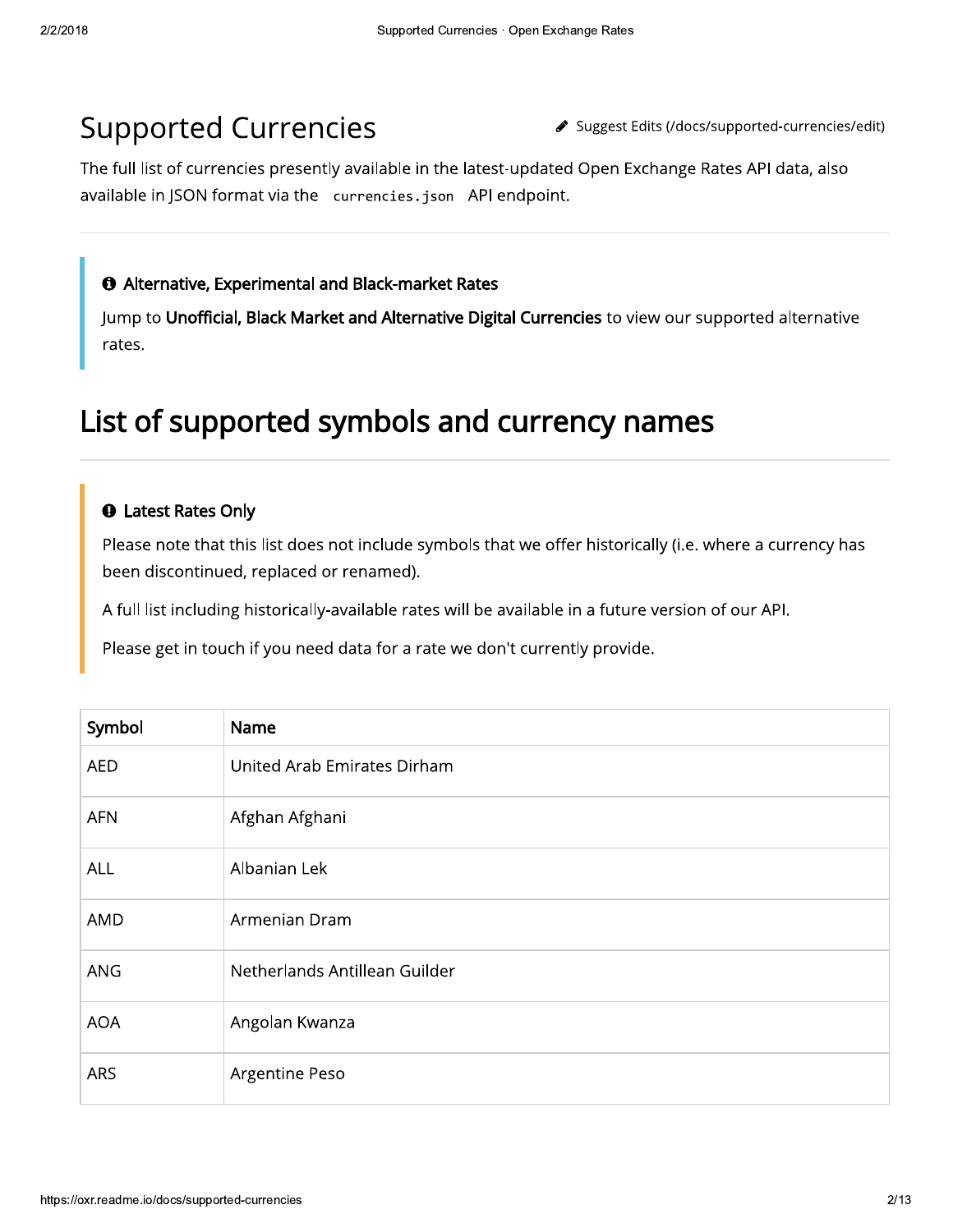| <b>AUD</b> | Australian Dollar                   |
|------------|-------------------------------------|
| AWG        | Aruban Florin                       |
| <b>AZN</b> | Azerbaijani Manat                   |
| <b>BAM</b> | Bosnia-Herzegovina Convertible Mark |
| <b>BBD</b> | Barbadian Dollar                    |
| <b>BDT</b> | Bangladeshi Taka                    |
| <b>BGN</b> | <b>Bulgarian Lev</b>                |
| <b>BHD</b> | Bahraini Dinar                      |
| <b>BIF</b> | <b>Burundian Franc</b>              |
| <b>BMD</b> | Bermudan Dollar                     |
| <b>BND</b> | Brunei Dollar                       |
| <b>BOB</b> | Bolivian Boliviano                  |
| <b>BRL</b> | <b>Brazilian Real</b>               |
| <b>BSD</b> | Bahamian Dollar                     |
| <b>BTC</b> | Bitcoin                             |
| <b>BTN</b> | <b>Bhutanese Ngultrum</b>           |
| <b>BWP</b> | Botswanan Pula                      |
| <b>BYN</b> | <b>Belarusian Ruble</b>             |
| <b>BYR</b> | Belarusian Ruble (pre-2016)         |
| <b>BZD</b> | <b>Belize Dollar</b>                |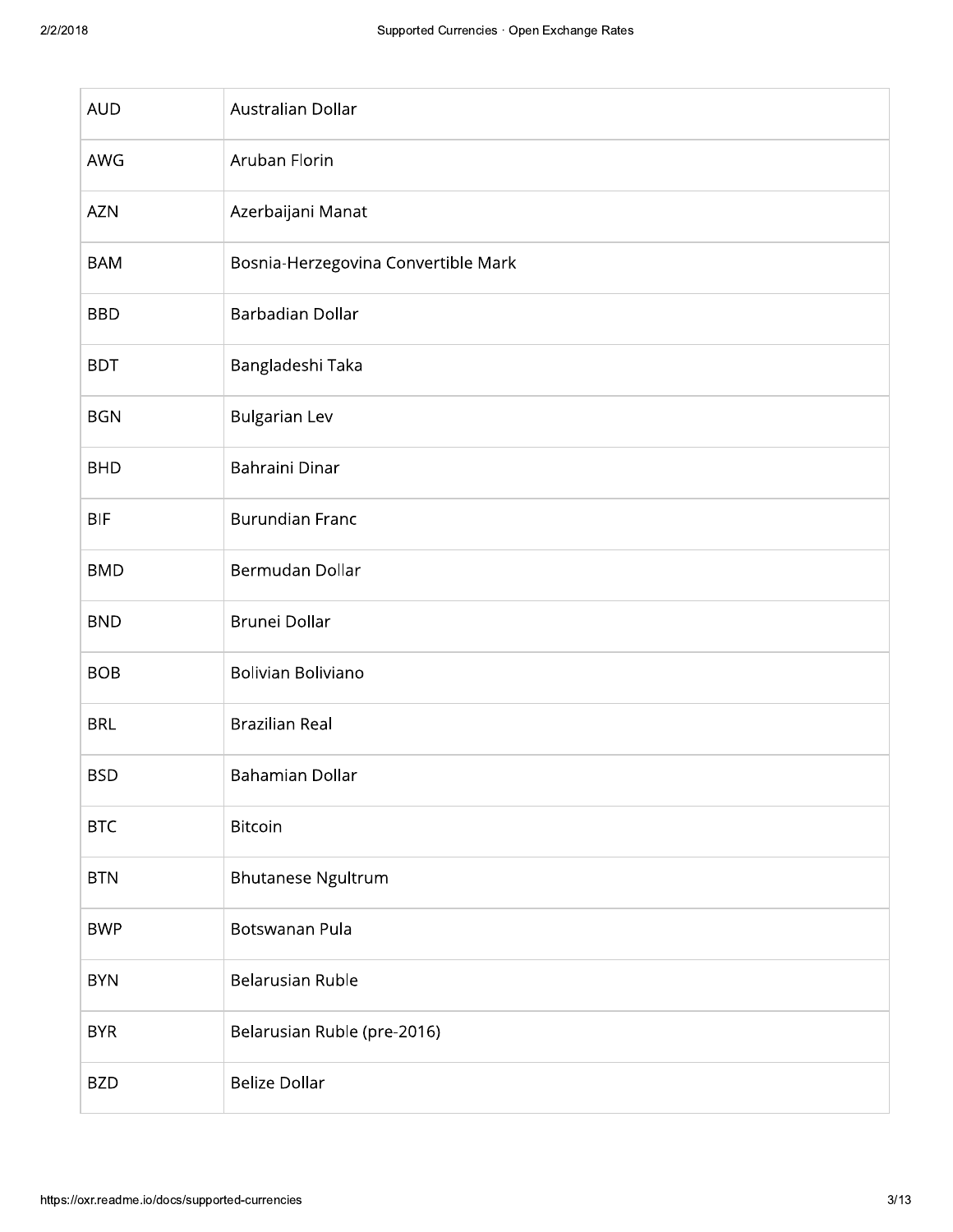| CAD        | Canadian Dollar              |
|------------|------------------------------|
| <b>CDF</b> | Congolese Franc              |
| CHF        | Swiss Franc                  |
| <b>CLF</b> | Chilean Unit of Account (UF) |
| <b>CLP</b> | Chilean Peso                 |
| <b>CNH</b> | Chinese Yuan (Offshore)      |
| <b>CNY</b> | Chinese Yuan                 |
| COP        | Colombian Peso               |
| CRC        | Costa Rican Colón            |
| CUC        | Cuban Convertible Peso       |
| <b>CUP</b> | Cuban Peso                   |
| <b>CVE</b> | Cape Verdean Escudo          |
| <b>CZK</b> | Czech Republic Koruna        |
| <b>DJF</b> | Djiboutian Franc             |
| <b>DKK</b> | Danish Krone                 |
| <b>DOP</b> | Dominican Peso               |
| <b>DZD</b> | Algerian Dinar               |
| EEK        | Estonian Kroon               |
| <b>EGP</b> | Egyptian Pound               |
| ERN        | Eritrean Nakfa               |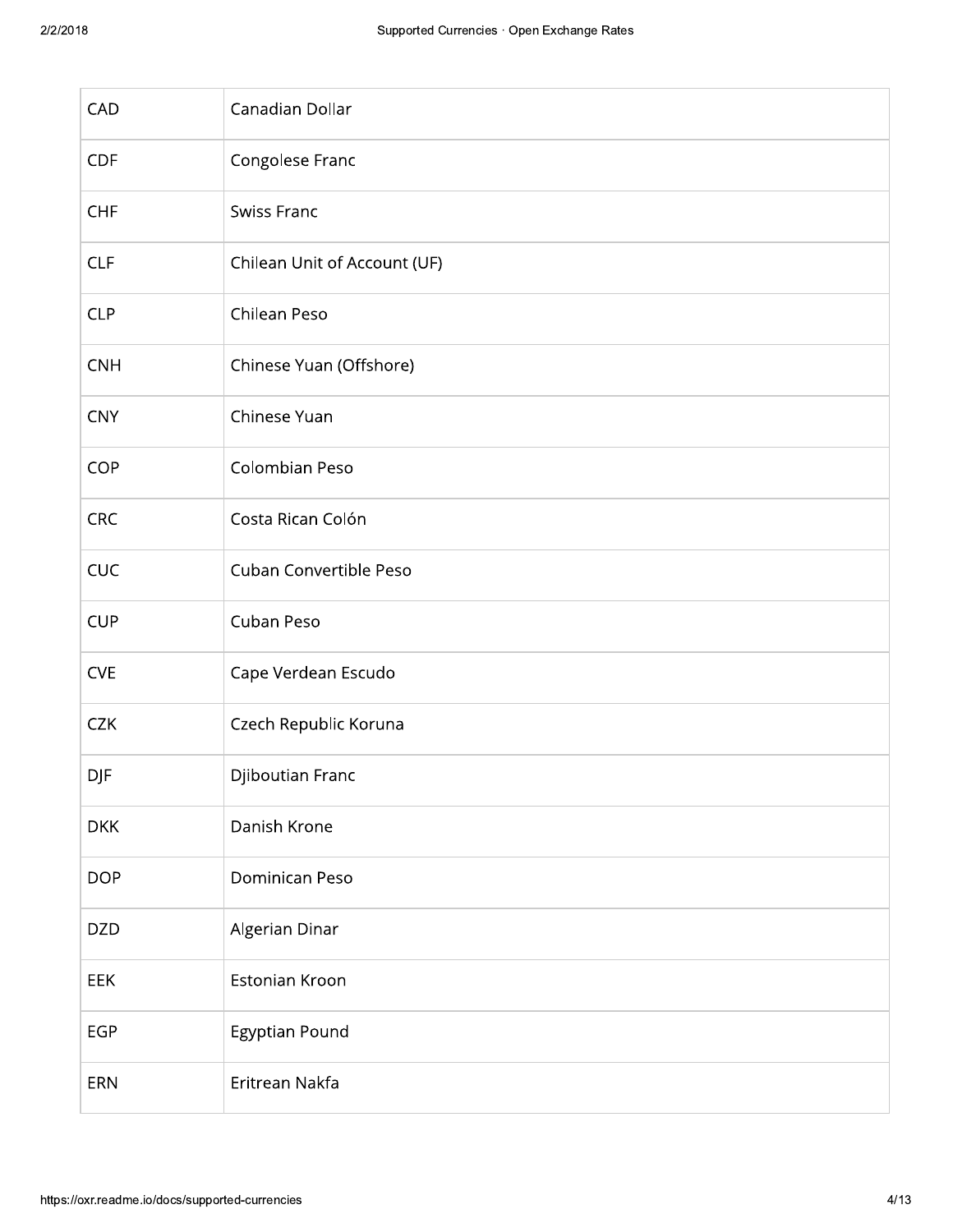| <b>ETB</b> | Ethiopian Birr                |
|------------|-------------------------------|
| <b>EUR</b> | Euro                          |
| <b>FJD</b> | Fijian Dollar                 |
| <b>FKP</b> | Falkland Islands Pound        |
| GBP        | <b>British Pound Sterling</b> |
| <b>GEL</b> | Georgian Lari                 |
| GGP        | <b>Guernsey Pound</b>         |
| GHS        | Ghanaian Cedi                 |
| <b>GIP</b> | Gibraltar Pound               |
| <b>GMD</b> | Gambian Dalasi                |
| <b>GNF</b> | Guinean Franc                 |
| <b>GTQ</b> | Guatemalan Quetzal            |
| <b>GYD</b> | Guyanaese Dollar              |
| <b>HKD</b> | Hong Kong Dollar              |
| <b>HNL</b> | Honduran Lempira              |
| <b>HRK</b> | Croatian Kuna                 |
| <b>HTG</b> | Haitian Gourde                |
| <b>HUF</b> | Hungarian Forint              |
| <b>IDR</b> | Indonesian Rupiah             |
| ILS        | Israeli New Sheqel            |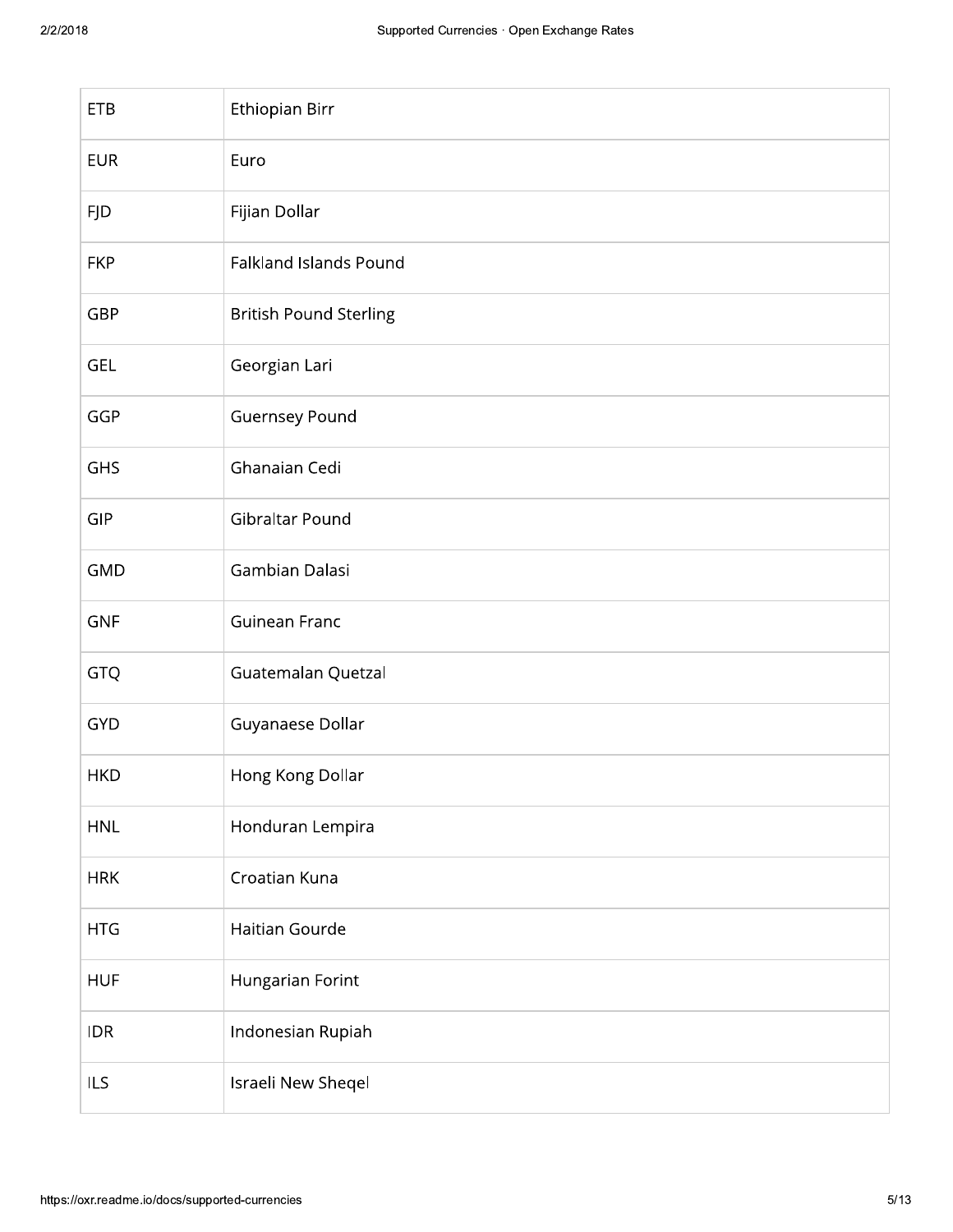| <b>IMP</b> | Manx pound            |
|------------|-----------------------|
| <b>INR</b> | Indian Rupee          |
| IQD        | Iraqi Dinar           |
| <b>IRR</b> | Iranian Rial          |
| <b>ISK</b> | Icelandic Króna       |
| JEP        | Jersey Pound          |
| JMD        | Jamaican Dollar       |
| JOD        | Jordanian Dinar       |
| JPY        | Japanese Yen          |
| <b>KES</b> | Kenyan Shilling       |
| <b>KGS</b> | Kyrgystani Som        |
| <b>KHR</b> | Cambodian Riel        |
| <b>KMF</b> | Comorian Franc        |
| <b>KPW</b> | North Korean Won      |
| <b>KRW</b> | South Korean Won      |
| <b>KWD</b> | Kuwaiti Dinar         |
| <b>KYD</b> | Cayman Islands Dollar |
| KZT        | Kazakhstani Tenge     |
| LAK        | Laotian Kip           |
| <b>LBP</b> | Lebanese Pound        |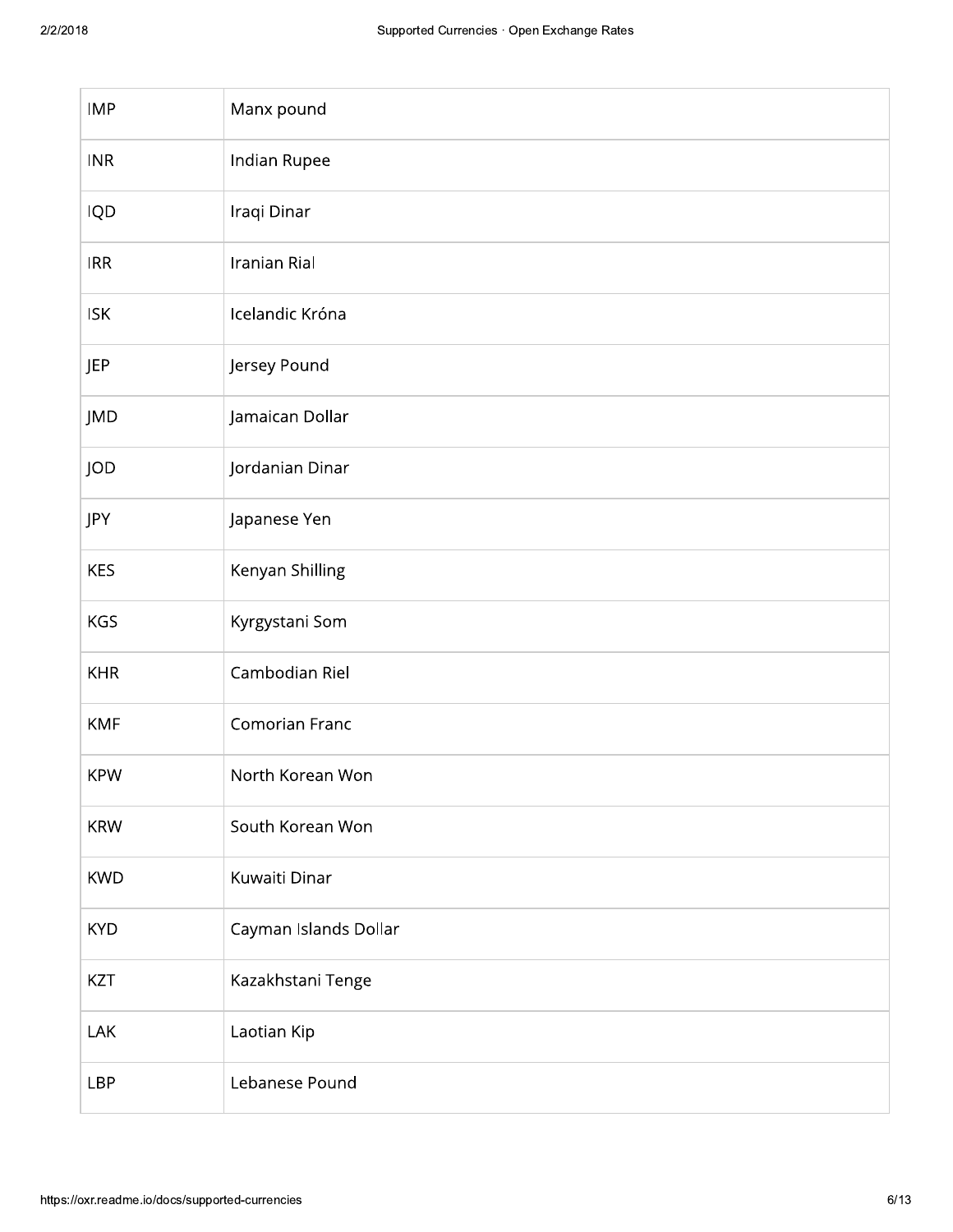| <b>LKR</b> | Sri Lankan Rupee               |
|------------|--------------------------------|
| <b>LRD</b> | Liberian Dollar                |
| <b>LSL</b> | Lesotho Loti                   |
| <b>LYD</b> | Libyan Dinar                   |
| MAD        | Moroccan Dirham                |
| <b>MDL</b> | Moldovan Leu                   |
| <b>MGA</b> | Malagasy Ariary                |
| <b>MKD</b> | Macedonian Denar               |
| <b>MMK</b> | Myanma Kyat                    |
| <b>MNT</b> | Mongolian Tugrik               |
| <b>MOP</b> | Macanese Pataca                |
| <b>MRO</b> | Mauritanian Ouguiya (pre-2018) |
| <b>MRU</b> | Mauritanian Ouguiya            |
| <b>MTL</b> | Maltese Lira                   |
| <b>MUR</b> | Mauritian Rupee                |
| <b>MVR</b> | Maldivian Rufiyaa              |
| <b>MWK</b> | Malawian Kwacha                |
| <b>MXN</b> | Mexican Peso                   |
| <b>MYR</b> | Malaysian Ringgit              |
| <b>MZN</b> | Mozambican Metical             |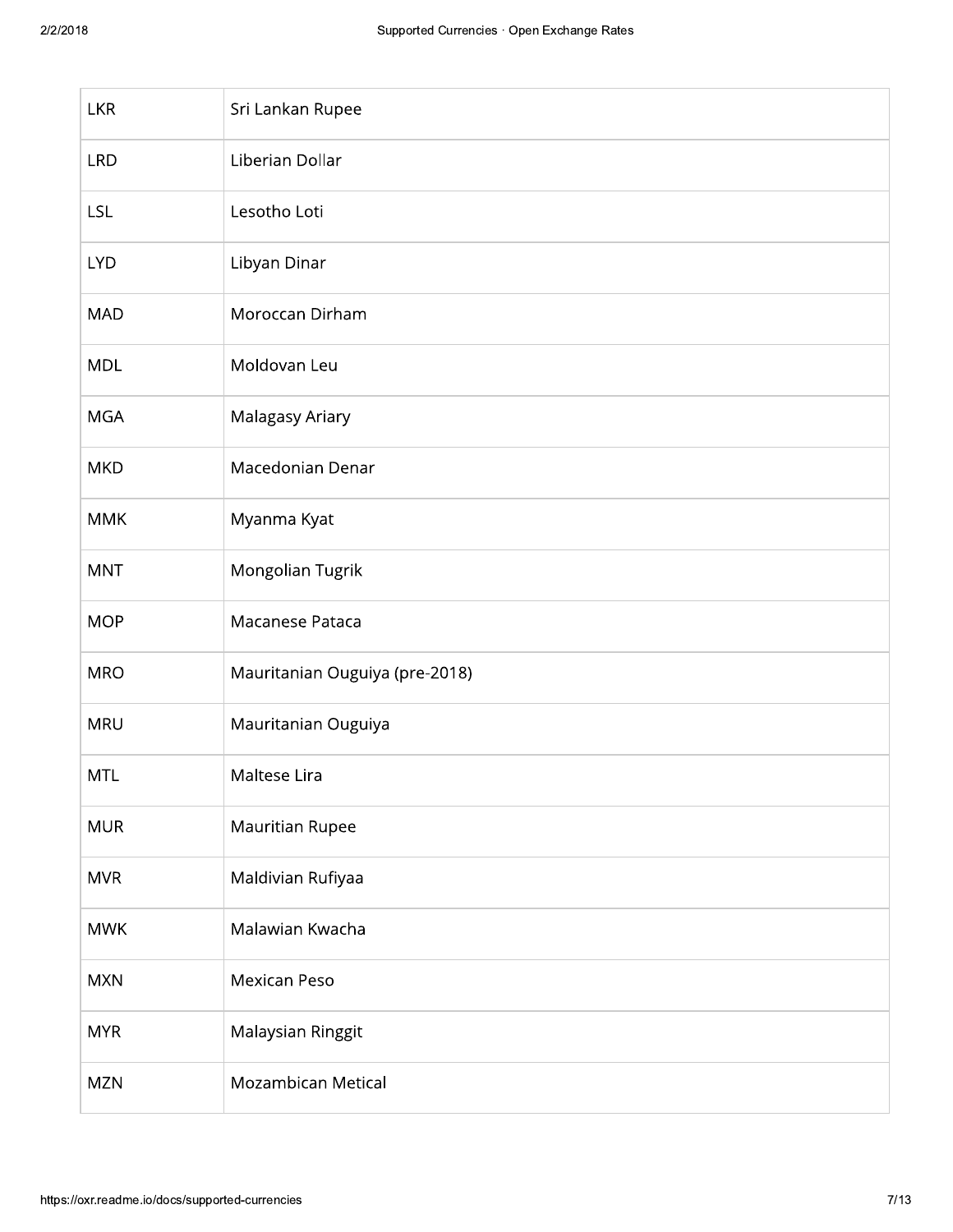| <b>NAD</b> | Namibian Dollar        |
|------------|------------------------|
| <b>NGN</b> | Nigerian Naira         |
| <b>NIO</b> | Nicaraguan Córdoba     |
| <b>NOK</b> | Norwegian Krone        |
| <b>NPR</b> | Nepalese Rupee         |
| <b>NZD</b> | New Zealand Dollar     |
| <b>OMR</b> | Omani Rial             |
| PAB        | Panamanian Balboa      |
| PEN        | Peruvian Nuevo Sol     |
| <b>PGK</b> | Papua New Guinean Kina |
| PHP        | Philippine Peso        |
| <b>PKR</b> | Pakistani Rupee        |
| PLN        | Polish Zloty           |
| <b>PYG</b> | Paraguayan Guarani     |
| QAR        | Qatari Rial            |
| <b>RON</b> | Romanian Leu           |
| <b>RSD</b> | Serbian Dinar          |
| <b>RUB</b> | Russian Ruble          |
| <b>RWF</b> | Rwandan Franc          |
| <b>SAR</b> | Saudi Riyal            |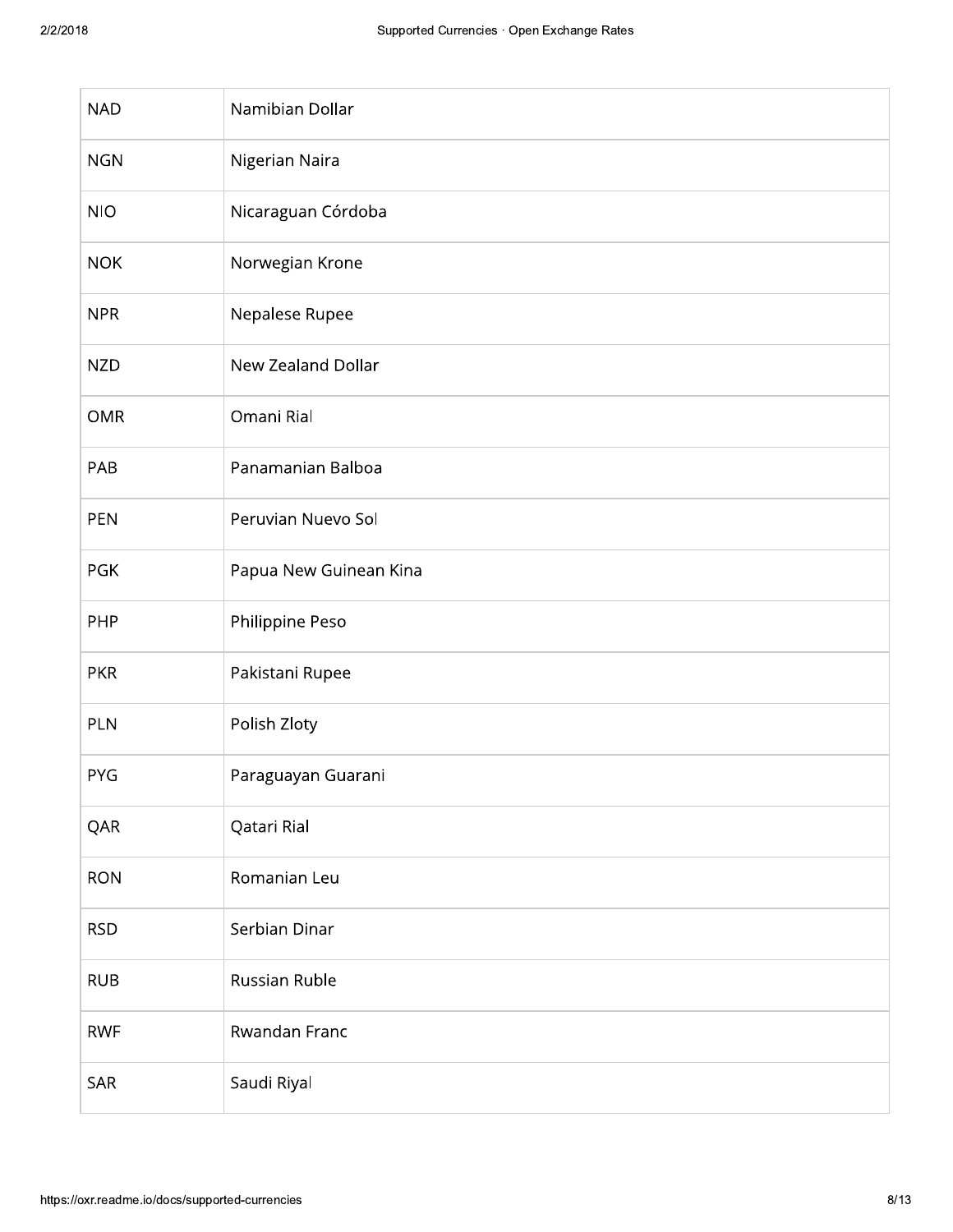| 18         | Supported Currencies · Open Exchange Rates |
|------------|--------------------------------------------|
| <b>SBD</b> | Solomon Islands Dollar                     |
| <b>SCR</b> | Seychellois Rupee                          |
| <b>SDG</b> | Sudanese Pound                             |
| <b>SEK</b> | Swedish Krona                              |
| SGD        | Singapore Dollar                           |
| <b>SHP</b> | Saint Helena Pound                         |
| <b>SLL</b> | Sierra Leonean Leone                       |
| SOS        | Somali Shilling                            |
| <b>SRD</b> | Surinamese Dollar                          |
| <b>SSP</b> | South Sudanese Pound                       |
| <b>STD</b> | São Tomé and Príncipe Dobra (pre-2018)     |
| <b>STN</b> | São Tomé and Príncipe Dobra                |
| <b>SVC</b> | Salvadoran Colón                           |
| <b>SYP</b> | Syrian Pound                               |
| SZL        | Swazi Lilangeni                            |
| <b>THB</b> | Thai Baht                                  |
| <b>TJS</b> | Tajikistani Somoni                         |
| <b>TMT</b> | Turkmenistani Manat                        |
| <b>TND</b> | <b>Tunisian Dinar</b>                      |
| <b>TOP</b> | Tongan Pa'anga                             |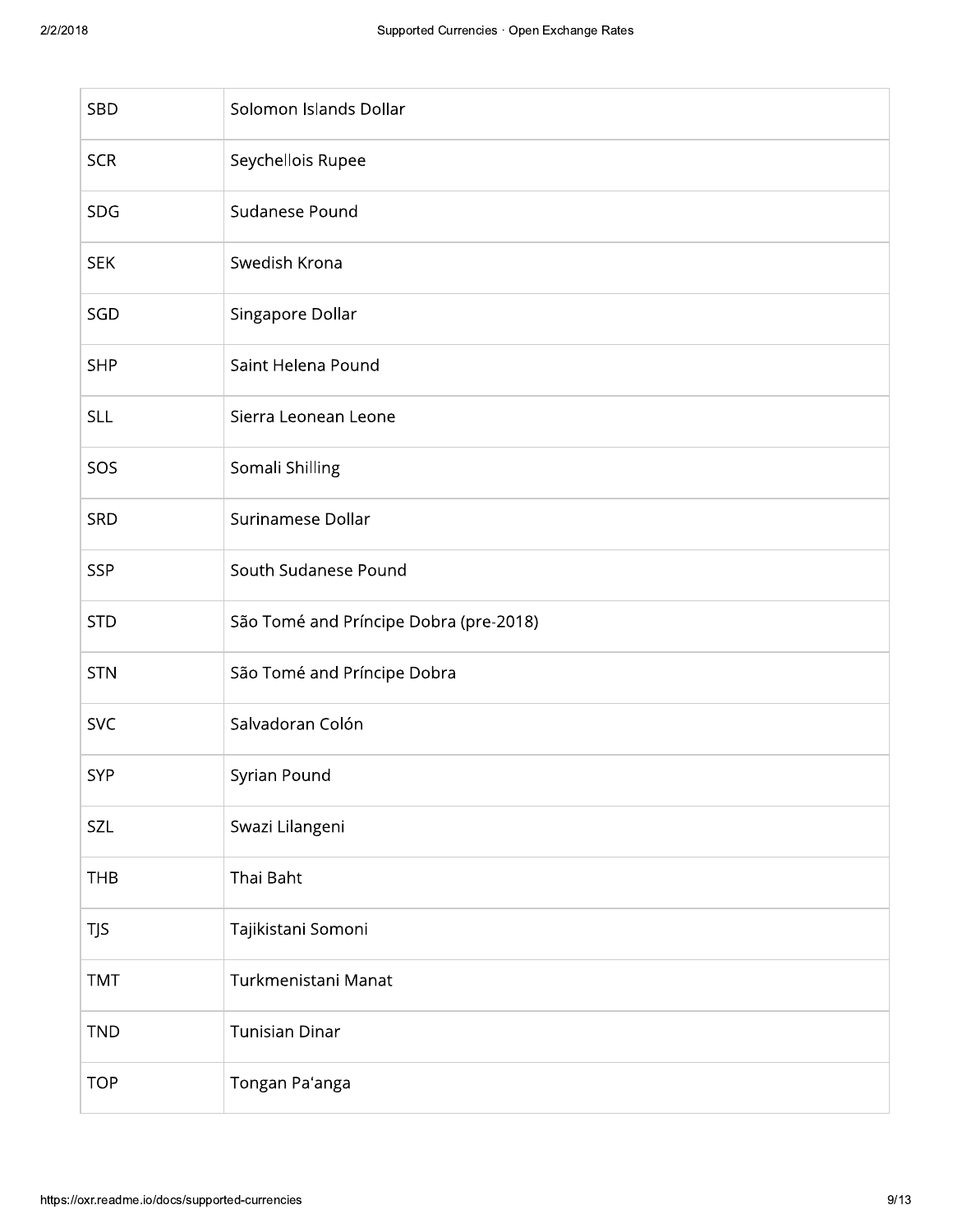| <b>TRY</b> | Turkish Lira                  |
|------------|-------------------------------|
| <b>TTD</b> | Trinidad and Tobago Dollar    |
| <b>TWD</b> | New Taiwan Dollar             |
| <b>TZS</b> | <b>Tanzanian Shilling</b>     |
| <b>UAH</b> | Ukrainian Hryvnia             |
| <b>UGX</b> | Ugandan Shilling              |
| <b>USD</b> | <b>United States Dollar</b>   |
| <b>UYU</b> | Uruguayan Peso                |
| <b>UZS</b> | Uzbekistan Som                |
| <b>VEF</b> | Venezuelan Bolívar Fuerte     |
| <b>VND</b> | Vietnamese Dong               |
| <b>VUV</b> | Vanuatu Vatu                  |
| <b>WST</b> | Samoan Tala                   |
| XAF        | <b>CFA Franc BEAC</b>         |
| XAG        | Silver (troy ounce)           |
| XAU        | Gold (troy ounce)             |
| <b>XCD</b> | East Caribbean Dollar         |
| <b>XDR</b> | <b>Special Drawing Rights</b> |
| <b>XOF</b> | <b>CFA Franc BCEAO</b>        |
| <b>XPD</b> | Palladium Ounce               |